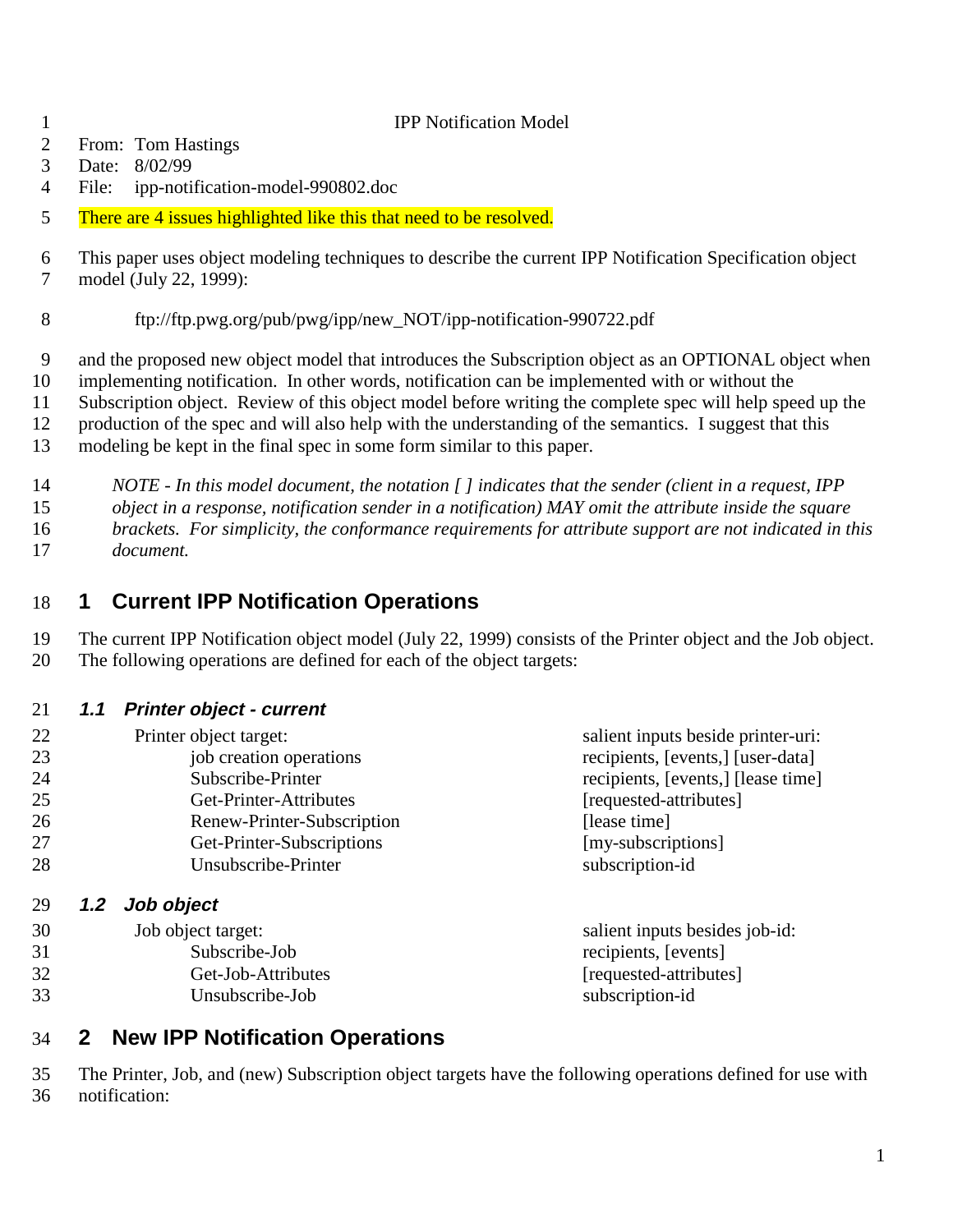| 37 | 2.1           | Printer object                                                                                         |                                         |
|----|---------------|--------------------------------------------------------------------------------------------------------|-----------------------------------------|
| 38 |               | Printer object target:                                                                                 | salient inputs beside printer-uri:      |
| 39 |               | job creation operations                                                                                | recipients, [events,] [user-data,]      |
| 40 |               |                                                                                                        | [subscription-ids]                      |
| 41 |               | Get-Printer-Attributes                                                                                 | [requested-attributes]                  |
| 42 |               | Get-Printer-Subscriptions                                                                              | [my-subscriptions]                      |
| 43 | $2.2^{\circ}$ | Job object                                                                                             |                                         |
| 44 |               | Job object target:                                                                                     | salient inputs besides job-id/job-uri   |
| 45 |               | Get-Job-Attributes                                                                                     | [requested-attributes]                  |
| 46 | 2.3           | <b>Subscription object - new OPTIONAL package</b>                                                      |                                         |
| 47 |               | Subscription object related:                                                                           | salient inputs besides printer-uri:     |
| 48 |               | Create-Subscription                                                                                    | recipients, [events,] [user-data,]      |
| 49 |               |                                                                                                        | [lease-time,] [job-id or printer-uri]   |
| 50 |               | Get-Subscription-Attributes                                                                            | subscription-id, [requested-attributes] |
| 51 |               | Renew-Subscription                                                                                     | subscription-id, [lease time]           |
| 52 |               | Cancel-Subscription                                                                                    | subscription-id                         |
| 53 | 3             | Notification attributes defined for each object                                                        |                                         |
| 54 |               | The following notification attributes are defined for each of the Printer, Job, and (new) Subscription |                                         |
| 55 |               | objects. Attributes and objects not in the current, July 22, spec are labeled as "new":                |                                         |

| Printer object attributes:                             | set by:                                      |
|--------------------------------------------------------|----------------------------------------------|
|                                                        |                                              |
| printer-trigger-event (type2 keyword)                  | System - event occurring                     |
| printer-trigger-message $(text(255))$                  | System - event occurring                     |
| printer-trigger-time (integer(MIN:MAX))                | System - event occurring                     |
| printer-trigger-date-time (dateTime)                   | System - event occurring                     |
| previous-printer-state (type1 enum)                    | System - event occurring                     |
| printer-state-reasons-added (1setOf type2 keyword)     | System - event occurring                     |
| printer-state-reasons-deleted (1setOf type2 keyword)   | System - event occurring                     |
|                                                        |                                              |
| notify-recipients-schemes-supported (1setOf uriScheme) | Administrator                                |
| notify-events-default (1setOf type2 keyword)           | Administrator                                |
| notify-events-supported (1setOf type2 keyword)         | Administrator                                |
| notify-lease-time-supported (rangeOfInteger(0:MAX))    | Administrator                                |
| notify-lease-time-default (integer(0:MAX))             | Administrator                                |
| max-number-of-subscriptions-supported (integer(1:MAX)) | Administrator                                |
|                                                        | 3.1.1 Printer object notification attributes |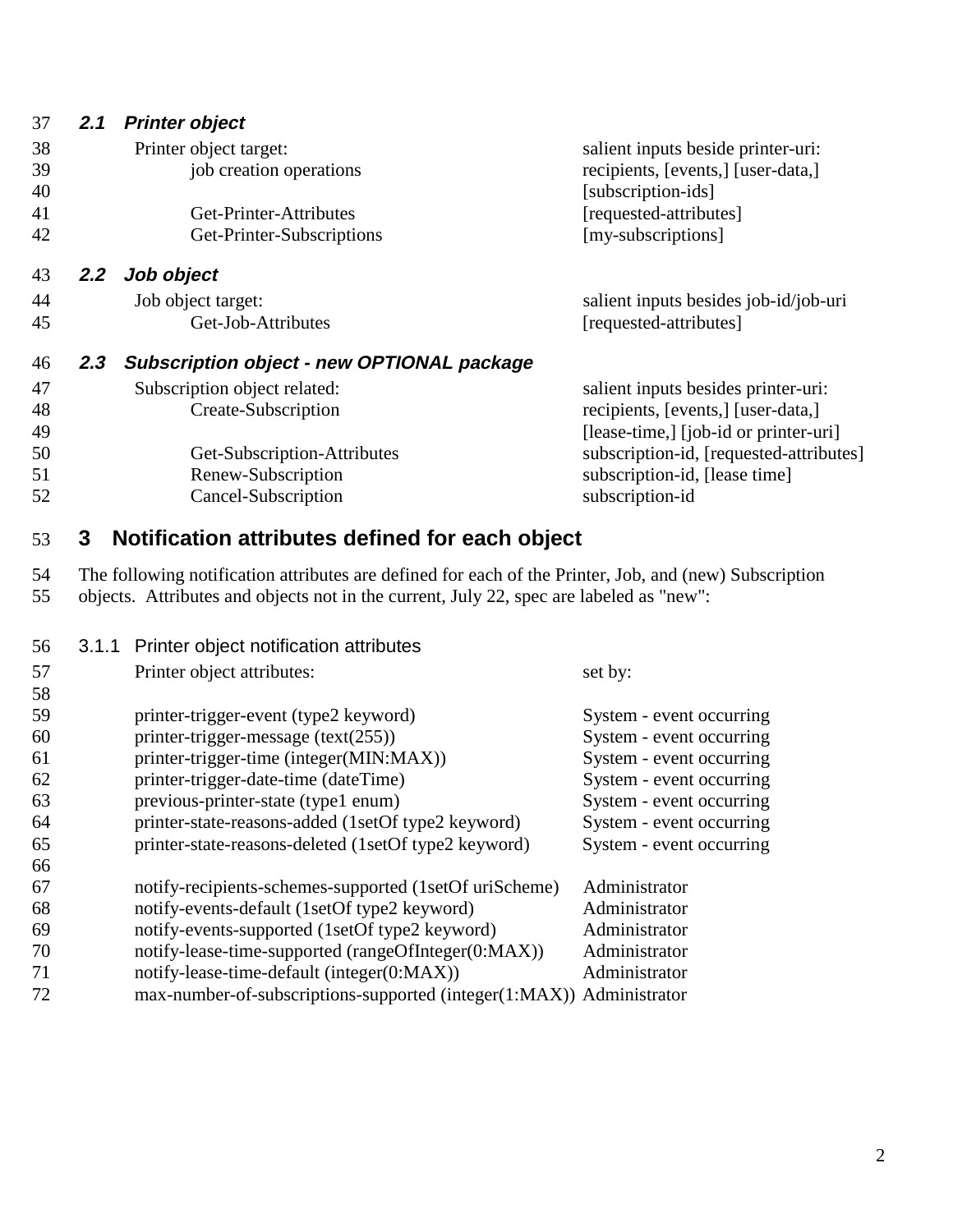| 73  |      | 3.1.2 Job object notification attributes         |                                     |
|-----|------|--------------------------------------------------|-------------------------------------|
| 74  |      | Job object attributes:                           | set by:                             |
| 75  |      |                                                  |                                     |
| 76  |      | notify-recipients (1setOf uri)                   | job creation operation              |
| 77  |      | notify-events (1setOf type2 keyword)             | job creation operation              |
| 78  |      | notify-user-data (octetString(255))              | job creation operation              |
| 79  | new: | job-subscription-ids (1setOf integer(0:MAX))     | job creation operation and/or       |
| 80  |      |                                                  | subsequent Create-Subscription      |
| 81  |      |                                                  | 0 indicates no Subscription objects |
| 82  |      |                                                  |                                     |
| 83  |      | job-trigger-event (type2 keyword)                | System - event occurring            |
| 84  |      | job-trigger-message $(text(255))$                | System - event occurring            |
| 85  |      | job-trigger-time (integer(MIN:MAX))              | System - event occurring            |
| 86  |      | job-trigger-date-time (dateTime)                 | System - event occurring            |
| 87  |      | previous-job-state (type1 enum)                  | System - event occurring            |
| 88  |      | job-state-reasons-added (1setOf type2 keyword)   | System - event occurring            |
| 89  |      | job-state-reasons-deleted (1setOf type2 keyword) | System - event occurring            |
| 90  |      | 3.1.3 Subscription object attributes (new)       |                                     |
| 91  |      | Subscription object attributes:                  | set by:                             |
| 92  |      |                                                  |                                     |
| 93  |      | notify-recipients (1setOf uri)                   | client - Create-Subscription        |
| 94  |      | notify-events (1setOf type2 keyword)             | client - Create-Subscription        |
| 95  |      | notify-user-data (octetString(255))              | client - Create-Subscription        |
| 96  |      | notify-lease-time (integer(0:MAX))               | client - Create-Subscription        |
| 97  |      | notify-lease-time-remaining (integer(0:MAX))     | system - Create-Subscription        |
| 98  |      |                                                  | 0 means infinite (for jobs only)    |
| 99  |      | most-recent-sequence-number (integer(0:MAX))     | system - event occurring            |
| 100 |      | delivery-failure-count (integer(0:MAX))          | system - event occurring            |
|     |      |                                                  |                                     |

 Note: The "notify-least-time" attribute is the number of seconds granted for the subscription. It is used to restore the subscription on the Restart-Job and Reprocess-Job operations.

 The "notify-lease-time-remaining" attribute is the number of seconds remaining in the lease. Internally, the implementation may have a more absolute representation of when the least expires, but this relative value is returned to help the client know how much more time is remaining in the lease. A value of 0 is used for Subscriptions associated with Jobs, since they don't have a lease, but depend on the life time of the documents of the Job.

 The "most-recent-sequence-number" attribute maintains the sequence number that was delivered in the most recent notification for the subscription.

The "delivery-failure-count" attribute is the number of transport delivery failures in delivering a

notification to any of the "notify-recipients" using the transport indicated. Notification Recipients do not

respond to the Notification Source.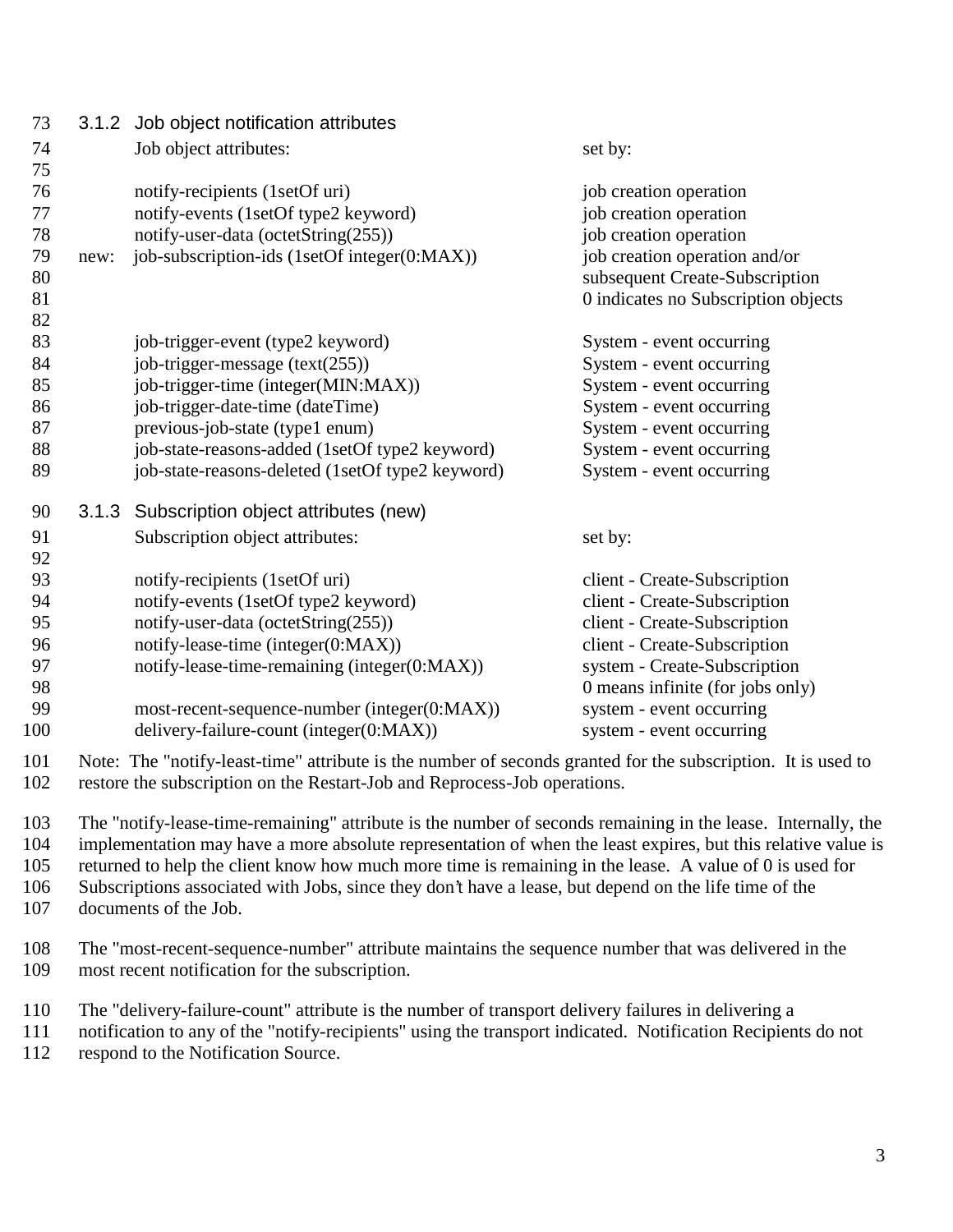## 113 **4 Notification Content**

114 The notification content is the same for the current and new specs:

#### 115 **4.1 Basic Job Event Notification content**

- 116 version-number
- 117 status-code (with the value: basic-job-event(600))
- 118 request-id (used as notification delivery sequence number)
- 119 iob-printer-uri (uri)
- 120 job-id (integer(1:MAX))
- 121 job-trigger-event (type2 keyword)
- $122$  [job-trigger-message\* (text(255))]
- 123 job-trigger-time (integer(1:MAX))
- 124 [job-trigger-date-time (dateTime)]
- 125 job-state (type1 enum)
- 126 previous-job-state (type1 enum)
- 127 job-state-reasons (1setOf type2 keyword)
- 128 job-state-reasons-added (1setOf type2 keyword)
- 129 iob-state-reasons-deleted (1setOf type2 keyword)
- 130 [subscription-id\*\* (integer(1:MAX))]
- 131 \*\* If the Subscription object is implemented, the "subscription-id" MUST be supplied in the notification
- 132 content.

### 133 **4.2 Basic Printer Event Notification content:**

- 134 version-number
- 135 status-code (with the value: basic-printer-event(601))
- 136 request-id (used as sequence number
- 137 printer-uri-supported (uri)
- 138 printer-trigger-event (type2 keyword)
- 139 [printer-trigger-message\* (text(255))]
- 140 printer-trigger-time (integer(1:MAX))
- 141 [printer-trigger-date-time (dateTime)]
- 142 printer-state (type1 enum)
- 143 previous-printer-state (type1 enum)
- 144 printer-state-reasons (1setOf type2 keyword)
- 145 printer-state-reasons-added (1setOf type2 keyword)
- 146 printer-state-reasons-deleted (1setOf type2 keyword)
- 147 [subscription-id\*\* (integer(1:MAX))]
- 148 \*\* If the Subscription object is implemented, the "subscription-id" MUST be supplied in the notification
- 149 content.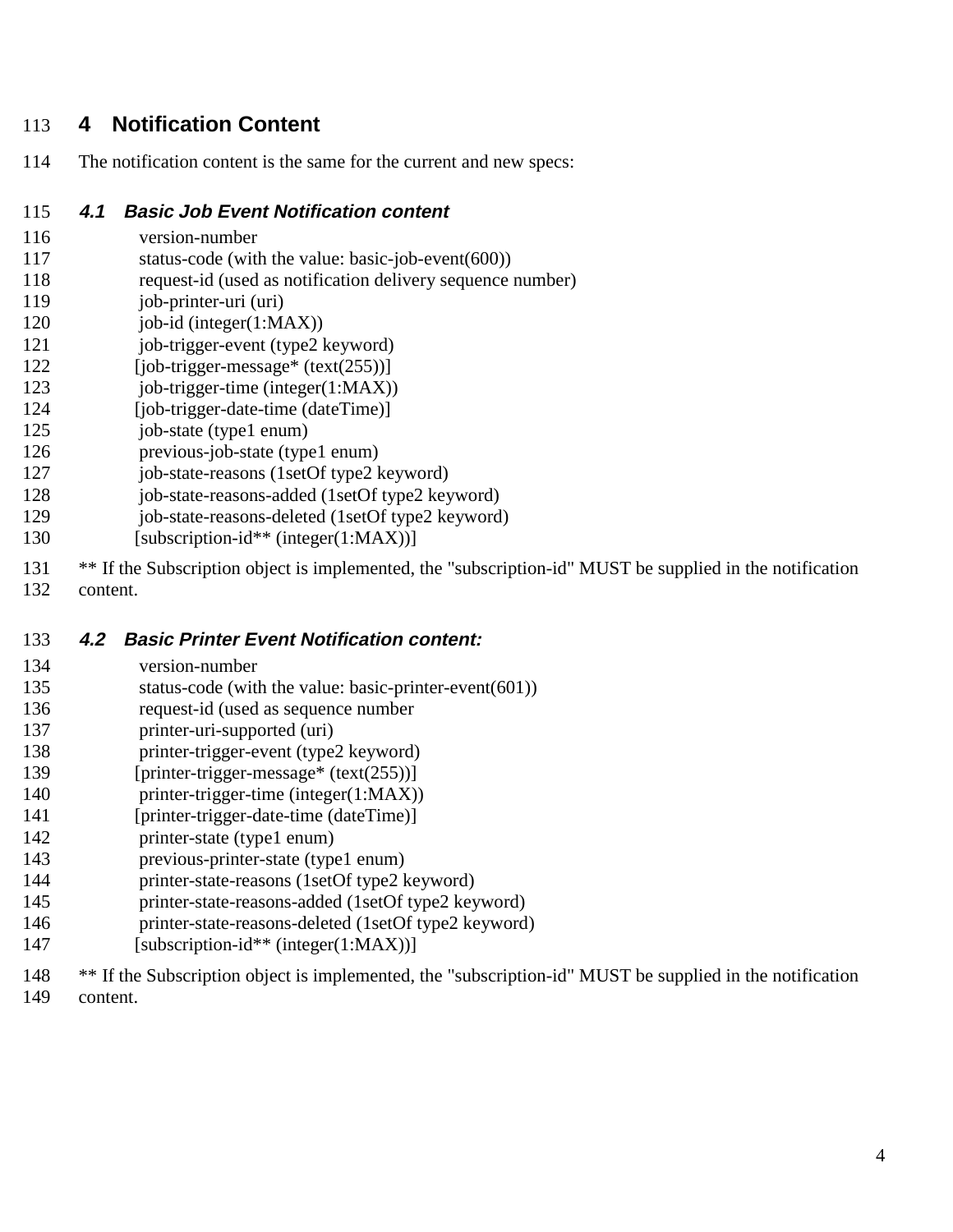## **5 REQUIRED Job Submission Subscription**

 As in the current notification spec (July 22, 1999), the usual method for a client to associate one subscription with a Job is to specify the subscription when the job is created. For a Job Submission Subscription, the client supplies the following notification operation attributes:

- 154 notify-recipients (1setOf uri) REQUIRED to support [notify-events (1setOf type2 keyword)] REQUIRED to support
- 156 [notify-user-data (octetString(255))] OPTIONAL to support

### **5.1 REQUIRED operation requests and responses related to notification**

This section lists the REQUIRED operation requests and response that have some relation to notification.

- The section 6 lists the OPTIONAL operation requests and responses associated with the OPTIONAL
- Subscription object.
- 5.1.1 Job Creation Operations (Create-Job, Print-Job, Print-URI, and Validate-Job)

 The following IPP/1.1 extension operation attributes are defined for use with any of the job creation operations, including Validate-Job (which doesn't create a job or subscription):

| 164 | Request:                                  |
|-----|-------------------------------------------|
| 165 | Group 1: Operation Attributes             |
| 166 | ["notify-recipients" (1setOf uri)         |
| 167 | ["notify-events" (1setOf type2 keyword)]  |
| 168 | $["notify-user-data" (octetString(255))]$ |
| 169 | Response:                                 |
| 170 | Group 1: Operation Attributes             |

#### 5.1.2 Get-Printer-Attributes

 The Get-Printer-Attributes can be used to request the additional Printer Description attributes that indicate the notification supported. See section 3.1.1.

#### 5.1.3 Get-Printer-Subscriptions

The Get-Printer-Subscriptions operations returns Printer subscription objects, i.e., ones associated with the

Printer object or ones that have not been associated with either a Printer or Job object. Subscription objects

- that are associated with a Job object are not returned, since there could be a large number of them
- associated with a large number of jobs and the Job Subscription can be easily queried using the Get-Job-
- Attributes or Get-Jobs operations to request the "subscription-ids" attribute and then performing Get-
- Subscriptions operations.
- ISSUE 1: Agreed that we don't want this operation to return the Subscription objects associated with Jobs, 182 correct?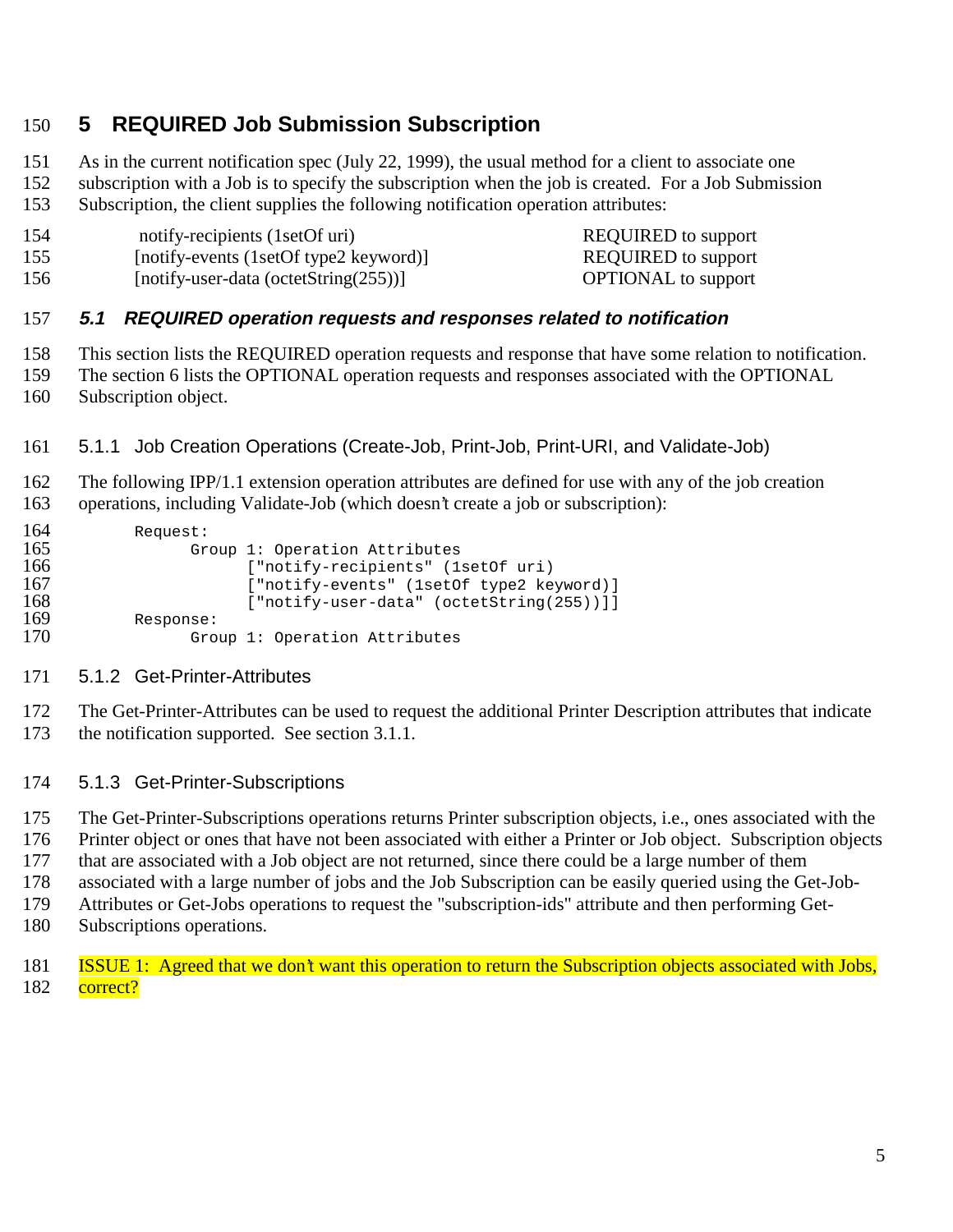| 183 | Request:  |                                                                                                                |
|-----|-----------|----------------------------------------------------------------------------------------------------------------|
| 184 |           | Group 1: Operation Attributes                                                                                  |
| 185 |           | "attributes-charset"                                                                                           |
| 186 |           | "attributes-natural-language"                                                                                  |
| 187 |           | "printer-uri" (uri)                                                                                            |
| 188 |           | ["requesting-user-name" (name(MAX))]                                                                           |
| 189 |           | ['limit" (integer(1:MAX))]                                                                                     |
| 190 |           | ["requested-attributes" (1setOf type2 keyword)]                                                                |
| 191 |           | ISSUE 2: or is it was simpler just to always return all of the attributes of the                               |
| 192 |           | Subscription object and not have "requested-attributes"?                                                       |
| 193 |           | ["my-subscriptions" (boolean)]                                                                                 |
| 194 | Response: |                                                                                                                |
| 195 |           | Group 1: Operation Attributes                                                                                  |
| 196 |           | "status-code" (type2 enum)                                                                                     |
| 197 |           | "attributes-charset"                                                                                           |
| 198 |           | "attributes-natural-language"                                                                                  |
| 199 |           | ["status-message" (text)]                                                                                      |
| 200 |           | ["detailed-status-message" (text(MAX))]                                                                        |
| 201 |           | ["subscription-ids" (1setOf integer(1:MAX))]                                                                   |
| 202 |           | Group 2: Unsupported Attributes                                                                                |
| 203 |           | Group $3$ to $N$ :                                                                                             |
| 204 |           | <the attributes="" each="" for="" object<="" requested="" subscription="" th=""></the>                         |
| 205 |           | in a separate group>                                                                                           |
| 206 |           | <b>ISSUE 3:</b> We don't really need a parallel Get-Job-Subscriptions operation, since a client can use either |

207 Get-Job-Attributes or Get-Jobs to request the Job's "subscription-ids" attribute and then do a Get-208 Subscription-Attributes for each, ok?

### 209 5.1.4 Get-Job-Attributes

210 The Get-Job-Attributes can be used to request the additional Job Description attributes that relate to

211 notification. See section 3.1.2.

# 212 **6 OPTIONAL Explicit Subscriptions and the Subscription object**

213 This section describes the new notification object model that adds a Subscription object which together with the Job and Printer object provide the notification semantics. The Subscription object is OPTION. with the Job and Printer object provide the notification semantics. The Subscription object is OPTIONAL. 215 Without the Subscription object, the Job Submission Subscription semantics are supported with only a 216 single subscription per job and no explicit Subscriptions for the Job or Printer object as described in section 217 5.

### 218 **6.1 Object Relationships**

219 When the Subscription object is supported, it is created and associated with one Printer object, one

220 previously created Job object, or neither (so that a subsequent job creation operation can perform the

221 association of the Job object with the Subscription object and possibly other previously created

222 Subscription objects).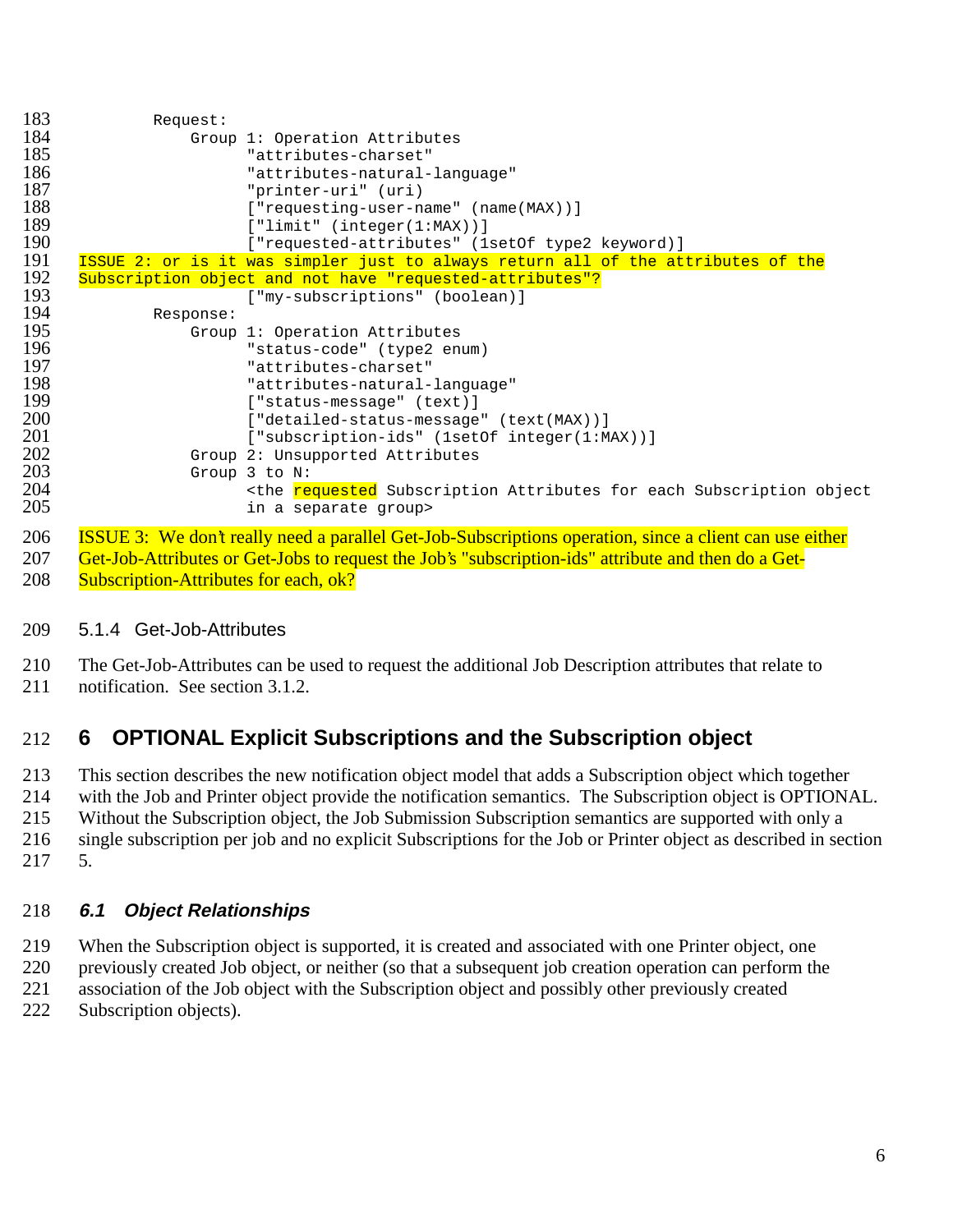| 223        | The object relationships can be stated as follows:                                                  |                                 |                                          |
|------------|-----------------------------------------------------------------------------------------------------|---------------------------------|------------------------------------------|
| 224        | The Printer object contains zero or more Subscription objects                                       |                                 |                                          |
| 225        | A Subscription object is contained in one Printer object                                            |                                 |                                          |
| 226        | A Subscription object is exactly one of:                                                            |                                 |                                          |
| 227        | associated with one Printer object (s1-s3)                                                          |                                 |                                          |
| 228        | associated with one previously created Job object (s5 and s6 are associated with job j1             |                                 |                                          |
| 229        |                                                                                                     | s7 is associated with job $(2)$ |                                          |
| 230        | not associated with either a Printer object or a Job object (s4)                                    |                                 |                                          |
| 231        |                                                                                                     |                                 |                                          |
| 232        | A Printer object is associated with zero or more Subscription objects (p1 is associated with s1-s3) |                                 |                                          |
| 233        |                                                                                                     |                                 |                                          |
| 234        | A Job object is associated with zero or more previously created Subscription objects (j1 is         |                                 |                                          |
| 235        |                                                                                                     | associated with s5 and s6;      |                                          |
| 236        |                                                                                                     | j2 is associated with s7        |                                          |
| 237        |                                                                                                     |                                 | j3 is not associated with any s objects) |
| 238        |                                                                                                     |                                 |                                          |
| 239        | A Subscription object cannot be contained in or associated with more than one Printer object        |                                 |                                          |
| 240        | A Subscription object cannot be associated with more than one Job object                            |                                 |                                          |
| 241        | A Subscription object cannot be associated with both a Printer object and a Job object              |                                 |                                          |
| 242        | A Subscription object MUST be associated ONLY with jobs that are contained in its Printer object    |                                 |                                          |
| 243        |                                                                                                     |                                 |                                          |
| 244        | The object association relationships can be seen pictorially as (object containment not shown):     |                                 |                                          |
| 245        |                                                                                                     |                                 |                                          |
| 246        | Subscription objects                                                                                | Printer object                  |                                          |
| 247        | $+ - - - +$                                                                                         | $+ - - - - - - - - - - +$       |                                          |
| 248<br>249 | $+ - - - + +$                                                                                       |                                 |                                          |
| 250        |                                                                                                     |                                 |                                          |
| 251        |                                                                                                     |                                 |                                          |
| 252        |                                                                                                     |                                 |                                          |
| 253        |                                                                                                     |                                 |                                          |
| 254<br>255 |                                                                                                     |                                 |                                          |
| 256        | $ $ s5 $ $ <---------->                                                                             |                                 |                                          |
| 257        |                                                                                                     |                                 |                                          |
| 258        | s6<br><--------->                                                                                   |                                 |                                          |
| 259        |                                                                                                     |                                 |                                          |
| 260<br>261 | $\mathbf{s}7$                                                                                       |                                 |                                          |
| 262        | 12                                                                                                  |                                 |                                          |
| 263        |                                                                                                     |                                 |                                          |
| 264        |                                                                                                     |                                 |                                          |
| 265        | j3                                                                                                  |                                 |                                          |
| 266<br>267 |                                                                                                     |                                 |                                          |
|            |                                                                                                     |                                 |                                          |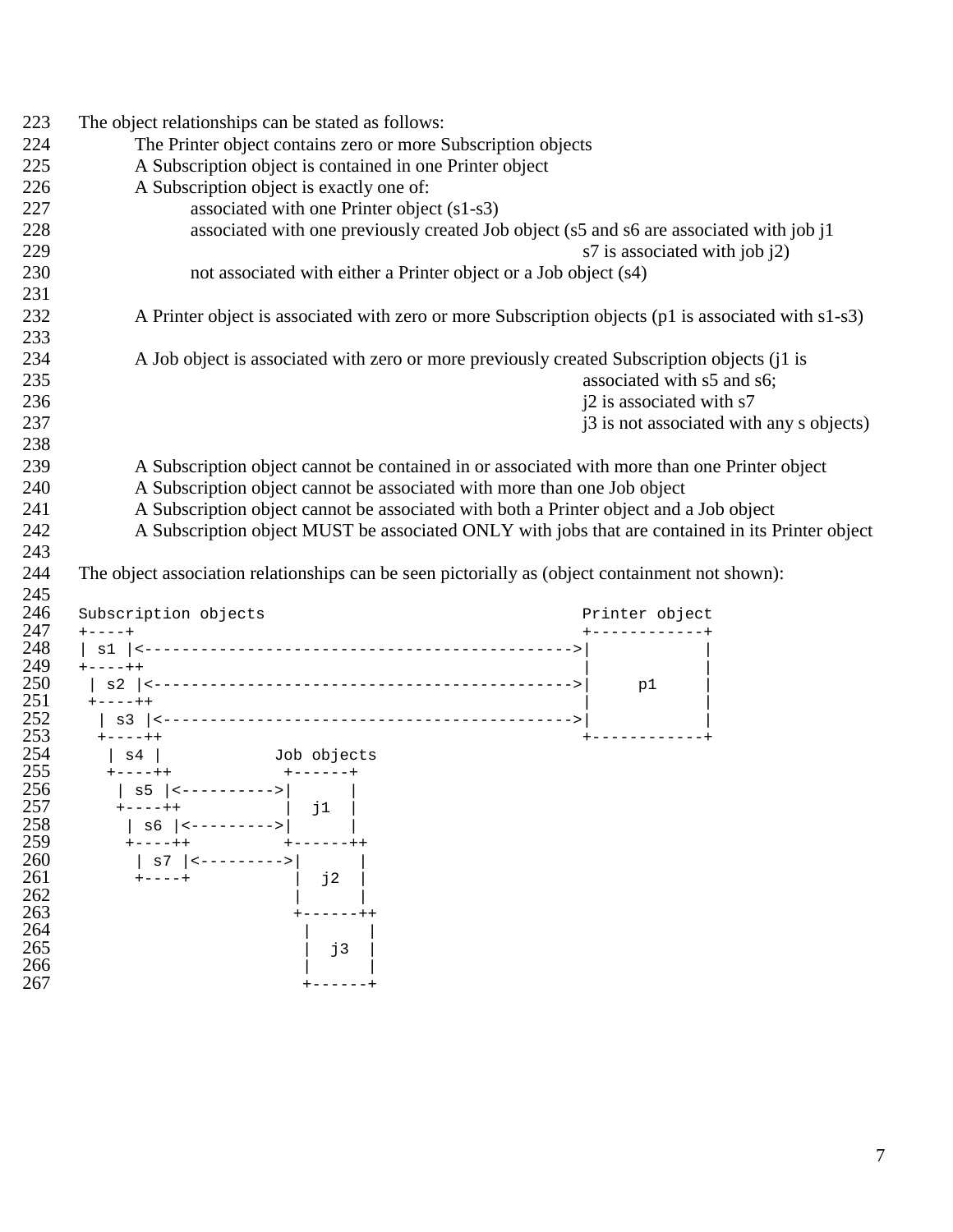### **6.2 Extensions to Job Submission Subscriptions for Subscription object**

 Even when the Subscription object is supported, the usual method for a client to associate one subscription with a Job is to specify the subscription when the job is created. For a Job Submission Subscription, the client supplies the following notification operation attributes:

| 272 | notify-recipients (1setOf uri)            | <b>REQUIRED</b> to support |
|-----|-------------------------------------------|----------------------------|
| 273 | [notify-events (1setOf type2 keyword)]    | <b>REQUIRED</b> to support |
| 274 | [notify-user-data (octetString $(255)$ )] | <b>OPTIONAL</b> to support |

If the implementation supports the Subscription operation, then the Printer MUST create a Subscription

object, duplicate these notification operation attributes on it, and return subscription id of the Subscription

277 object in the job creation response. Otherwise, the subscription couldn't be canceled for the job. If the<br>278 implementation does not support the Subscription object, then the notification operation attributes rema implementation does not support the Subscription object, then the notification operation attributes remain

only on the Job object.

If the client only supplies a "subscription-ids" attribute and does not supply these explicit "notify-xxx"

attributes, the Printer MUST copy these three attributes from the first Subscription object identified in the

"subscription-ids" operation attribute. Then all clients will see the subscription attributes of the first

subscription on the Job object, thereby simplifying client query of job-related notification subscription

information. When the client does not supply any "xxx-notify" operation attributes in the job creation

operation, the Printer does not create any new Subscription objects.

### **6.3 Operation requests and responses related to the Subscription object**

 This section lists the operation requests and responses the MUST be supported if the OPTIONAL Subscription object is supported and vice versa.

### 6.3.1 Job Creation Operations (Create-Job, Print-Job, Print-URI, and Validate-Job)

 The following IPP/1.1 extension operation attributes are defined for use with any of the job creation operations, including Validate-Job (which doesn't create a job or subscription):

| ["subscription-ids" (1setOf integer(1:MAX))] |
|----------------------------------------------|
|                                              |
| ["notify-events" (1setOf type2 keyword)]     |
| ["notify-user-data" (octetString(255))]]     |
|                                              |
|                                              |
| [subscription-ids (1setOf integer(1:MAX))]   |
|                                              |

- Notes: The client MAY supply one or both of:
- 1. one or more subscription ids for previously created (but unassociated) Subscription objects
- 2. explicit "notify-xxx" attributes

 If the implementation supports the Subscription object and the client supplies "notify-xxx" operation attributes, the Printer MUST create a new Subscription object initialized with these "notify-xxx" operation attributes and return the "subscription-ids" operation attribute with the new subscription-id as the first value.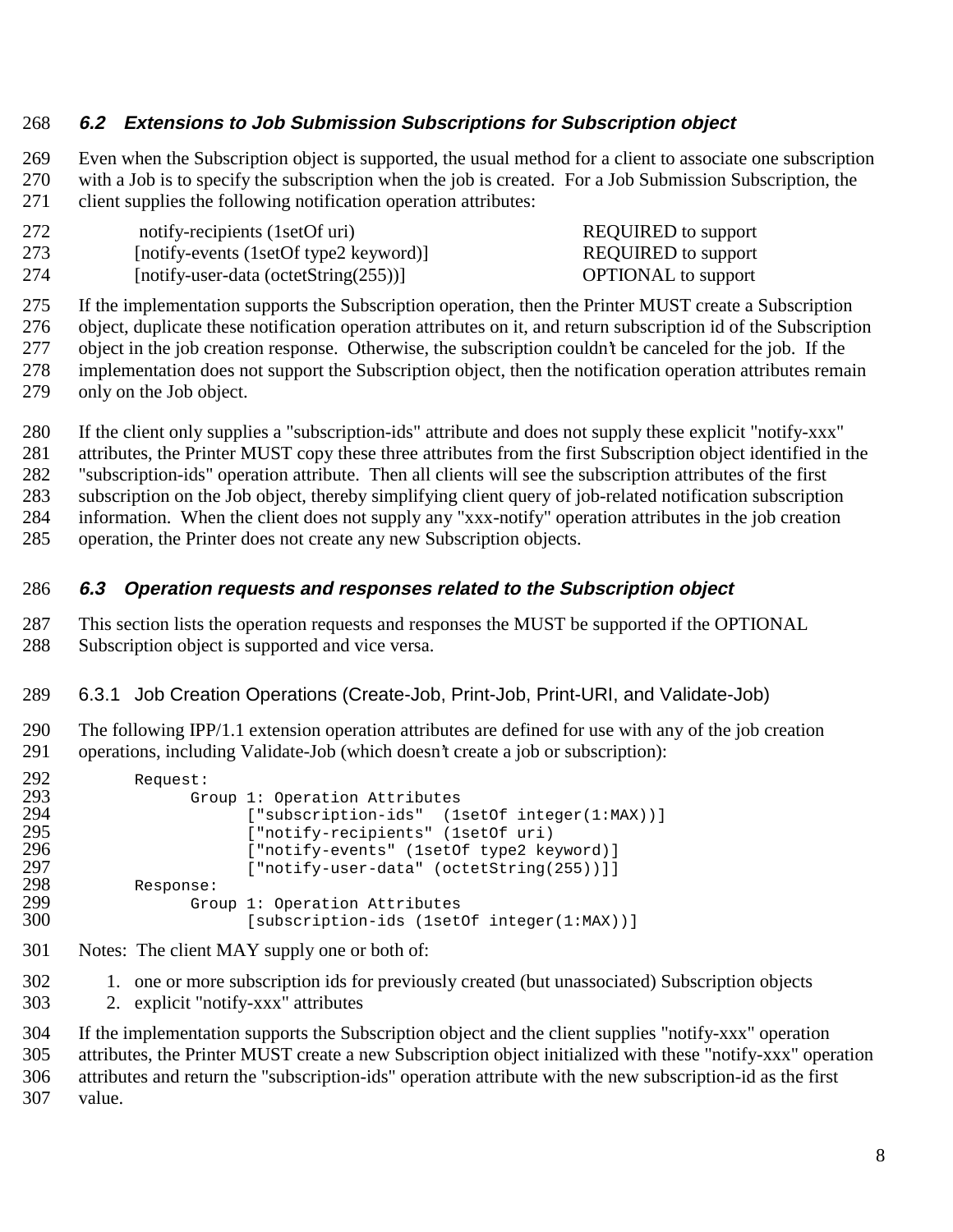No lease time is requested or returned, since Subscription objects associated with Jobs have no real lease. Instead the Subscription object is maintained until the job completes and the document data is deleted.

### 6.3.2 Create-Subscription Operation

| 311 | Request:  |                                                 |
|-----|-----------|-------------------------------------------------|
| 312 |           | Group 1: Operation Attributes                   |
| 313 |           | "attributes-charset" (charset)                  |
| 314 |           | "attributes-natural-language" (naturalLanguage) |
| 315 |           | "printer-uri" (uri)                             |
| 316 |           | $[ "requesting-user-name" (name(MAX)) ]$        |
| 317 |           | "notify-recipients" (1setOf uri)                |
| 318 |           | ["notify-events" (1setOf type2 keyword)]        |
| 319 |           | ["notify-user-data" (octetString(255))]         |
| 320 |           | ["notify-lease-time" (integer(0:MAX))]          |
| 321 |           | $[ "associated-job-id" (integer(1:MAX)) OR$     |
| 322 |           |                                                 |
|     |           | "associated-printer" (boolean)]                 |
| 323 | Response: |                                                 |
| 324 |           | Group 1: Operation Attributes                   |
| 325 |           | "status-code" (type2 enum)                      |
| 326 |           | "attributes-charset" (charset)                  |
| 327 |           | "attributes-natural-language" (naturalLanguage  |
| 328 |           | ["status-message" (text(255))]                  |
| 329 |           | ["detailed-status-message" (text(MAX))          |
| 330 |           | "subscription-id" (integer(1:MAX))              |
| 331 |           | " $notify-lease-time" (integer(0:MAX))$         |
| 332 |           | "notify-lease-time-remaining" (integer(0:MAX))  |
| 333 |           |                                                 |
|     |           | Group 2: Unsupported Attributes                 |

 Notes: A "notify-lease-time" and "notify-lease-time-remaining" of 0 means infinite for use with Subscriptions associated with Job objects, since the life of the subscription is the same as for the documents in the job.

 The client MUST supply either "associated-job-id" or "associated-printer" or neither one, but MUST NOT specify both, since a Subscription object can be associated with at most one (Job or Printer) object.

The Printer object MUST return the "notify-lease-time" actually granted which may be less than the

 requester requested if it was greater than the MAX supported or more than the requester requested if it was less than the MIN supported, as indicated in the Printer's "lease-time-supported" (rangeOfInteger(0:MAX)) attribute.

#### The Printer object MUST return the "notify-lease-time-remaining" which is the number of seconds remaining in the lease.

### 6.3.3 Get-Subscription-Attributes

 The Get-Subscription-Attributes can be used to request the Subscription object attributes. See section 3.1.3.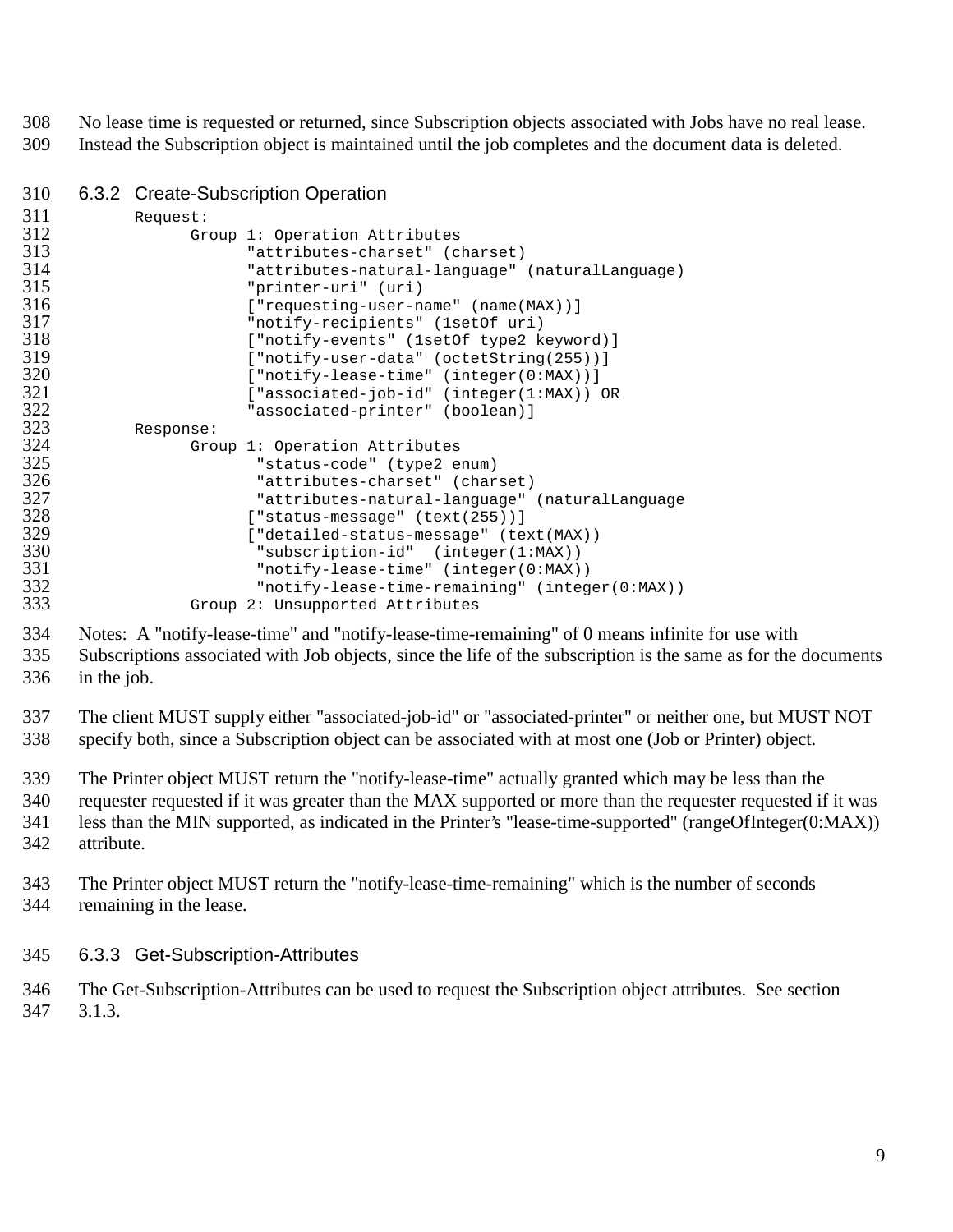```
348 Request:<br>349 Grou
349 Group 1: Operation Attributes
350                                 "attributes-charset"<br>351                                "attributes-natural-
351                               "attributes-natural-language"<br>352                            "printer-uri" (uri)
352 "printer-uri" (uri)
353 ["job-id" (integer(1:MAX))]
354 ["requesting-user-name" (name(MAX))]<br>355                        "subscription-id" (integer(1:MAX))
355 "subscription-id" (integer(1:MAX))
356 ["requested-attributes" (1setOf type2 keyword)]
357 ISSUE 4: or is it simpler just to always return all of the attributes of the 358Subscription object, since there are not too many?
359 Response:
360 Group 1: Operation Attributes
361 "status-code" (type2 enum)
362 "status-message" (text)
363 "attributes-charset"
364 "attributes-natural-language"
365 Group 2: Unsupported Attributes
                 Group 3: <the requested Subscription object attributes>
```
 Notes: A client MUST supply the "job-id" operation attribute, if the Subscription object is associated with a Job. If the "job-id" operation attribute is omitted, the "subscription-id" is assumed to apply to a Subscription object associated with the Printer object or not associated yet with either the Printer object or a Job object.

#### 6.3.4 Renew-Subscription

| 372<br>373<br>374<br>375<br>376 |           | Group 1: Operation Attributes<br>"attributes-charset"<br>"attributes-natural-language"<br>"printer-uri" (uri)<br>"requesting-user-name" (name(MAX)) |
|---------------------------------|-----------|-----------------------------------------------------------------------------------------------------------------------------------------------------|
| 377                             |           | "subscription-id" (integer(1:MAX))                                                                                                                  |
| 378                             |           | " $notify-lease-time" (integer(0:MAX))$                                                                                                             |
| 379                             | Response: |                                                                                                                                                     |
| 380                             |           | Group 1: Operation Attributes                                                                                                                       |
| 381                             |           | "status-code" (type2 enum)                                                                                                                          |
| 382                             |           | "attributes-charset"                                                                                                                                |
| 383                             |           | "attributes-natural-language"                                                                                                                       |
| 384                             |           | $[$ "status-message" $(text(255))]$                                                                                                                 |
| 385                             |           | ["detailed-status-message" (text(MAX))]                                                                                                             |
| 386                             |           | "notify-lease-time" (integer(0:MAX))                                                                                                                |
| 387                             |           | "notify-lease-time-remaining" (integer(0:MAX))                                                                                                      |
| 388                             |           | Group 2: Unsupported Attributes                                                                                                                     |
|                                 |           |                                                                                                                                                     |

 Notes: The Printer object MUST return the "notify-lease-time" actually granted which may be less than the requester requested if it was greater than the MAX supported or more than the requester requested if it was less than the MIN supported, as indicated in the Printer's "lease-time-supported" (rangeOfInteger(0:MAX)) attribute.

 The Printer object MUST return the "notify-lease-time-remaining" which is the number of seconds remaining in the lease.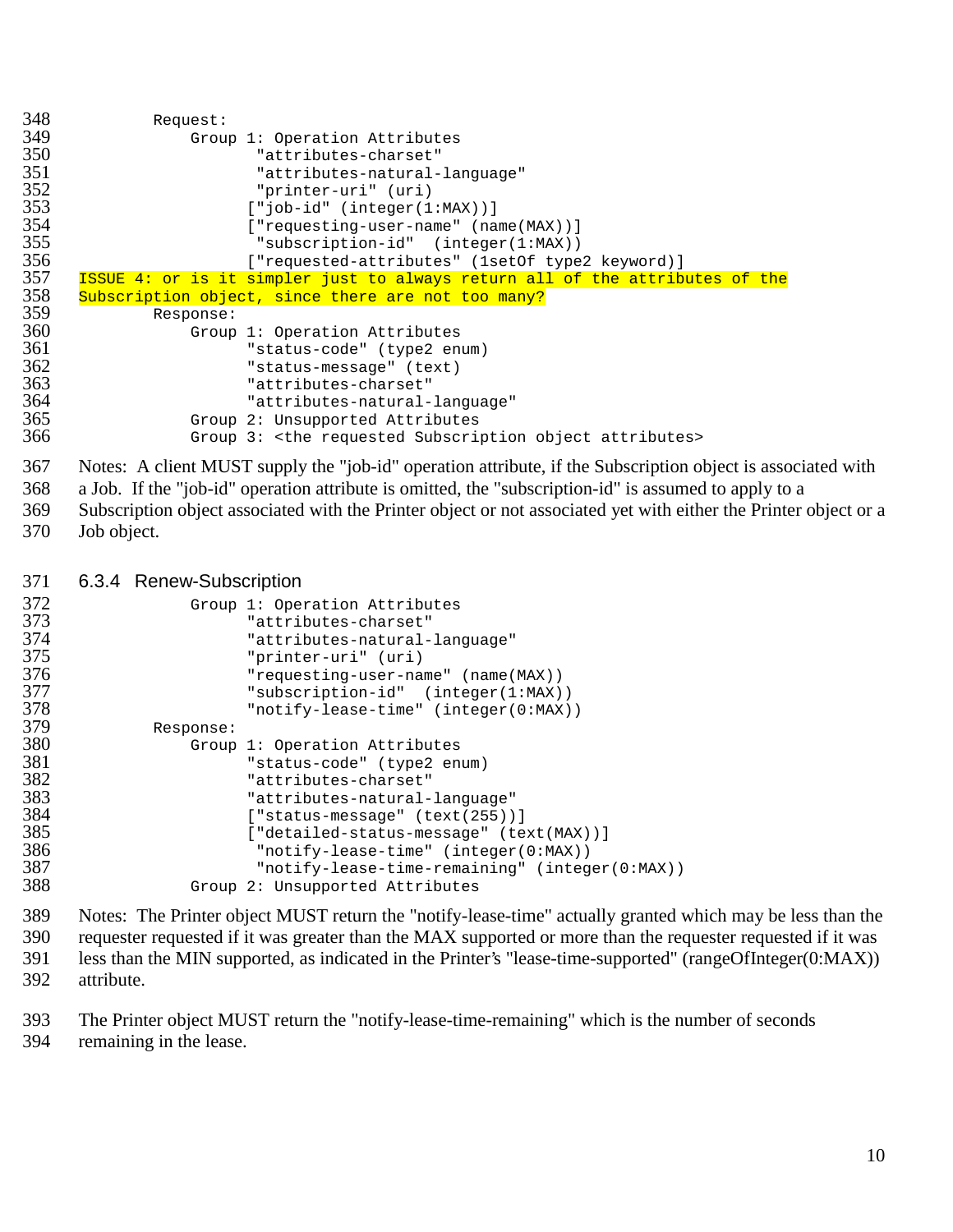#### 6.3.5 Cancel-Subscription

| 396 | Request:  |                                         |
|-----|-----------|-----------------------------------------|
| 397 |           | Group 1: Operation Attributes           |
| 398 |           | "attributes-charset"                    |
| 399 |           | "attributes-natural-language"           |
| 400 |           | "printer-uri" (uri)                     |
| 401 |           | $['job-id' (integer(1:MAX))]$           |
| 402 |           | ["requesting-user-name" (name(MAX))]    |
| 403 |           | "subscription-id" (integer(1:MAX))      |
| 404 | Response: |                                         |
| 405 |           | Group 1: Operation Attributes           |
| 406 |           | "status-code" (type2 enum)              |
| 407 |           | "attributes-charset"                    |
| 408 |           | "attributes-natural-language"           |
| 409 |           | $[$ "status-message" $(text (255))]$    |
| 410 |           | ["detailed-status-message" (text(MAX))] |
| 411 |           | Group 2: Unsupported Attributes         |

Notes: A client MUST supply the "job-id" operation attribute, if the Subscription object is associated with

a Job. If the "job-id" operation attribute is omitted, the "subscription-id" is assumed to apply to a

 Subscription object associated with the Printer object or not associated yet with either the Printer object or a Job object.

### **6.4 Subscription object lease time**

 A Subscription object that is associated with a Printer object or is not associated with any object has a lease time. When the lease time expires, the Printer object MUST delete the Subscription object. A subscriber is expected to renew such Subscriptions before the lease expires. A Subscription object that is associated with a Job object has no lease; instead the Printer object deletes Subscription object when it deletes document data for the job. Thus if the job is in one of the Retained states ('completed', 'canceled', or 'aborted') and a client issues the Restart-Job or Reprocess-Job operation, the Printer initializes the

associated Subscription objects with new lease times.

A Subscription object that is associated with a Job does not have a lease. Instead the life of the job is used

instead. When the Job completes (or is aborted or canceled), the documents may be retained for a period of

time so that a client can use the Restart-Job or Reprocess-Job operation to perform the job again. In these

cases, the subscription(s) associated with the Job are automatically renewed. When the Printer object

deletes the Documents for a completed (aborted or canceled) Job, then it MUST also delete any

Subscription objects associated with the Job.

### **6.5 Sequencing of Subscription object association with the Printer or a Job object**

 Subscription object may be created before Job objects and vice versa. All associations between Subscription objects and a Printer or a Job object occurs when the second object instance is created by specifying the first object instance that is to form the association. Therefore, one and only one of the following rules for the timing and sequencing of associating objects applies to each association:

1. A Subscription object is associated with its Printer object when the Subscription object is created